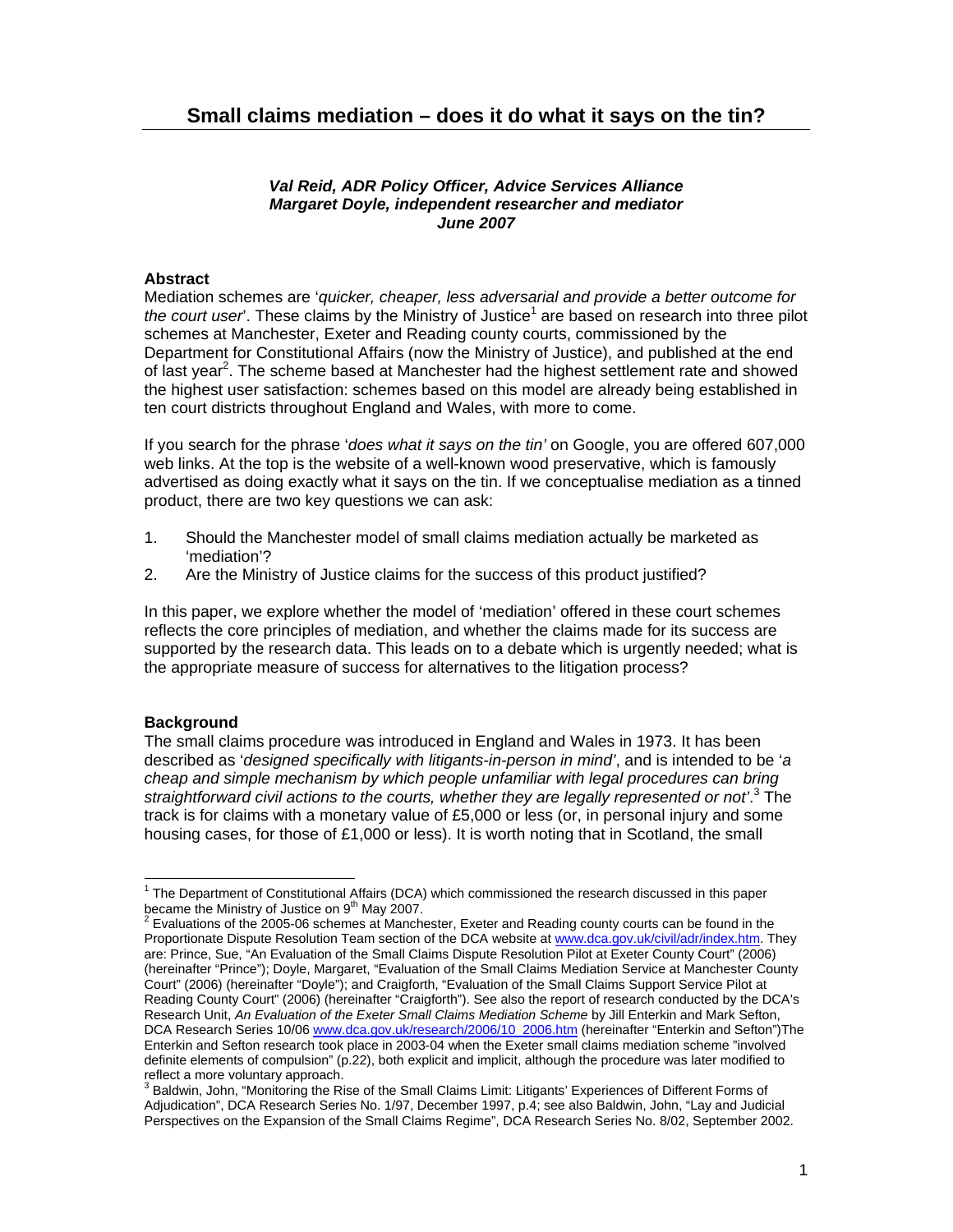claims limit has remained at £750 for many years. Around 70,000 defended cases are allocated to the small claims track every year in courts in England and Wales.<sup>4</sup>

Generally, satisfaction with the small claims process is high<sup>5</sup>. Parties in small claims cases are commonly unrepresented, which may contribute to the relatively small proportion of claims that settle before hearing: in small claims, only about 50% do not proceed to a hearing, whereas in fast-track and multi-track cases this figure is closer to 95%.

The DCA piloted three different small claims mediation schemes in three county courts, Exeter, Reading and Manchester, from June 2005 to May 2006. Although each scheme was different, the research was coordinated among the researchers. All the research studies included observation, questionnaires and interviews with court users, judges and court staff. The questionnaires covered both those who used mediation, and those who were referred to mediation but refused.

The model used in Manchester County Court involved a full-time mediation adviser, funded by the DCA. His role included:

- providing information and advice on mediation to court users
- making referrals to external mediation providers for fast-track and multi-track cases
- offering a free mediation service in small claims cases

During the pilot there were a number of routes for court users to gain access to the scheme. The court sent all parties issuing a small claim a leaflet explaining the mediation procedure and inviting them to tell the court if they were interested, using a tear-off reply slip. The same leaflet was also sent to both parties at the allocation stage. At either stage, if one or both parties expressed an interest, their slip was attached to the issue documents and seen by the judge at the allocation stage. The judge would then issue a direction that the case be referred to the mediation service. Even if no party informed the court of their willingness to use mediation, the judge could refer the case using the following direction:

*'The judge has considered your case is suitable for mediation and you are therefore invited to use the free Small Claims Mediation Service. The Court Mediator will be notified of your case. If you do not wish to use this service, please contact the Court Mediator on [number].'* 

Mediation took place within the relatively tight timescales of the small claims process (the Court Service target was 15 weeks): all cases had a hearing date set before being referred, and the case was not adjourned or stayed for the parties to attempt mediation.

The mediation session was conducted either as a face-to-face meeting of up to one hour in the court mediator's office, or as a telephone-based negotiation facilitated by the court mediator. The telephone option was found to be popular with those parties who used it, because it avoided the need to travel to court, and by the end of the pilot the majority of cases were being dealt with by telephone.

During the research period, 121 cases were mediated or dealt with by telephone-based negotiation, of which 104 settled.

The other two small claims mediation pilots operated on different models.<sup>6</sup>

l

<sup>4</sup> Gosling, Ruth, "Survey of litigants' experiences and satisfaction with the small claims process", DCA Research Series 9/06, December 2006.<br><sup>5</sup> Boldwin, John "Lav and Judi

Baldwin, John, "Lay and Judicial Perspectives on the Expansion of the Small Claims Regime", DCA Research

Series No. 8/02, September 2002.<br><sup>6</sup> Briefly, in Exeter, parties received an invitation to mediate with their allocation questionnaire. Few parties took up this invitation. At allocation, district judges identified suitable cases, and suggested the parties should try mediation. Mediations were conducted on court premises, by mediator/lawyers who were members of the local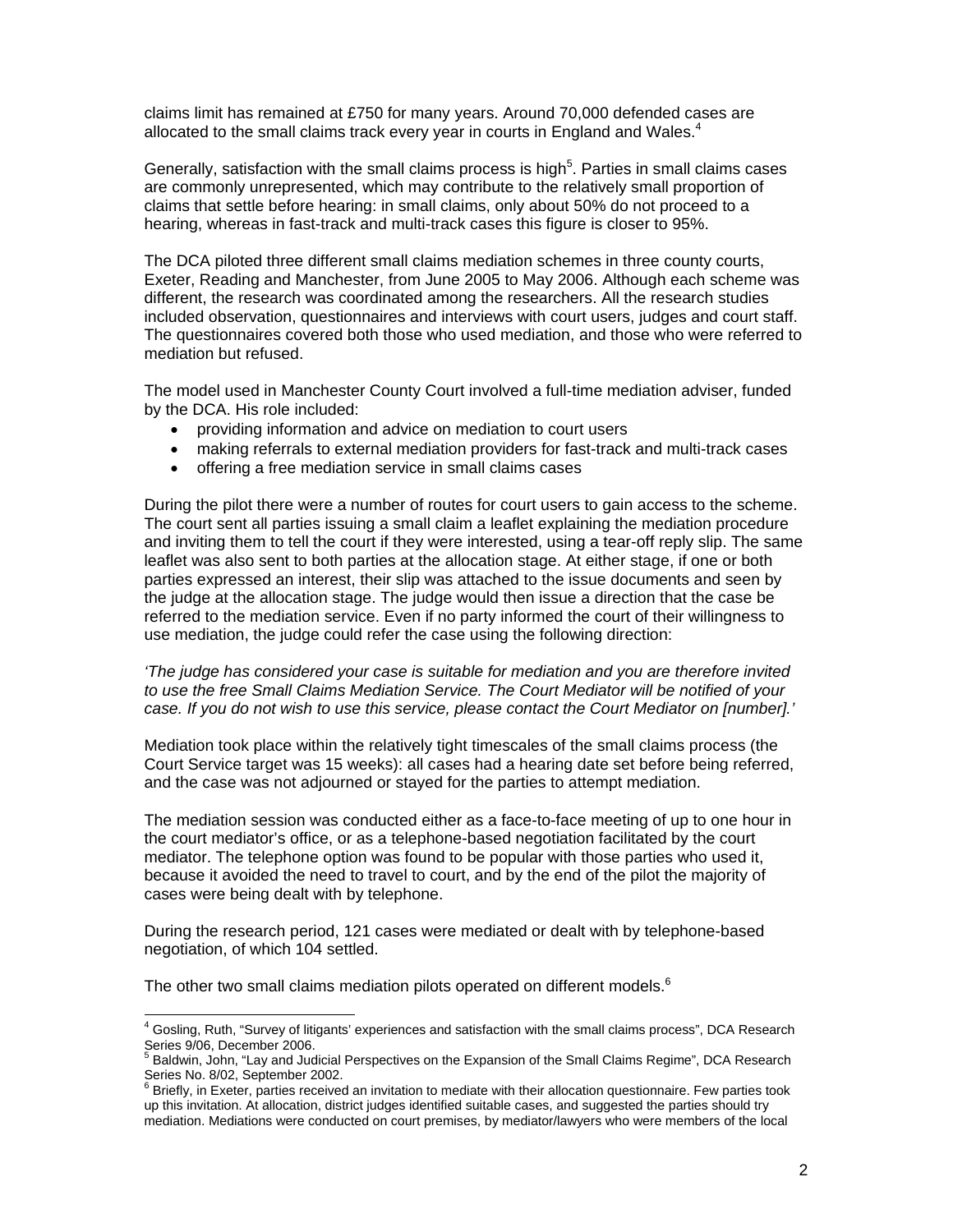# **Should the Manchester model of small claims mediation actually be marketed as 'mediation'?**

One of the issues raised by the research is whether what is offered by the court is actually mediation, and indeed whether there is a consensus on what 'mediation' is. What does it say on the mediation tin, what promises are made, what explanations are given?

Is there, indeed, just one mediation 'product'? There is a commonly held understanding of the core values of mediation, but a high proportion of members of the public, including court users, are unaware of what they are. The process that small claims parties are offered appears to be a useful settlement tool, and it gets results. But the values of mediation appear to be significantly compromised, so is it misleading to call it mediation?

Mediation has been said to offer '*an alternative conceptualisation of justice*', one that is 'based on an alternative set of values in which formalism is replaced by informality of *procedure, fair trial procedures by direct participation of parties, consistent norm enforcement by norm creation, judicial independence by the involvement of trusted peers*.'<sup>7</sup>

The core values of mediation are generally agreed to be $8$ :

- 1. voluntariness
- 2. the impartiality of the mediator
- 3. the empowerment of the parties to decide the outcome themselves
- 4. confidentialitv<sup>9</sup>
- 5. the flexibility for the parties to explore their underlying interests and reach creative settlements

# **1. Voluntariness**

A classic criterion for mediation has always been its voluntariness. Parties choose whether or not to mediate. However, it could also be argued that the true 'voluntariness' of mediation in the context of litigation is open to question. A debate about the nature of this voluntariness has been carried on since the Woolf reforms through the Civil Procedure Rules, the Legal Aid Funding Code, and the decisions of judges in key cases such as *Halsey*10.

The Civil Procedure Rules introduced cost sanctions for parties deemed to have unreasonably refused to mediate, and the Funding Code allowed the LSC to refuse Legal Aid for representation where appropriate ADR schemes had not been tried. The increasing tendency of judges to assume that pressurising parties into mediation for their own good was the right thing to do, was halted (at least temporarily) by Lord Justice Dyson's statement in

Law Society. The mediations were expected to last no more than 30 minutes. During the research period 136 cases were mediated, of which 88 settled at mediation.

In Reading, a different pilot was run which involved providing advice and information to litigants-in-person in small claims cases. The Small Claims Support Service offered mediation-type settlement meetings and discussions, with the designated court officer acting as a "go-between", but the main focus of the pilot was to assist litigantsin-person in understanding the small claims process. During the research period the service assisted in 49 settlements out of 204 cases it dealt with. The researcher found that the greatest success of the Small Claims Support Service was to make the small claims experience less daunting and confusing.<br><sup>7</sup> Baulle Lourence and Minigna Nacia *Modiation: Principles, Process, Proting*, (Buttori

Boulle, Laurence and Miryana Nesic, *Mediation: Principles, Process, Practice*, (Butterworths, London, 2001), p.69.<br><sup>8</sup> Eer

<sup>°</sup> For example, see the definition and explanation of mediation on the CEDR website <u>http://www.cedr.co.uk</u><br><sup>9</sup> The issue of confidentiality was not addressed specifically in the DCA pilot research questions, and will not therefore be discussed here.

<sup>&</sup>lt;sup>10</sup> Halsey v Milton Keynes NHS Trust [2004] EWCA (Civ) 576.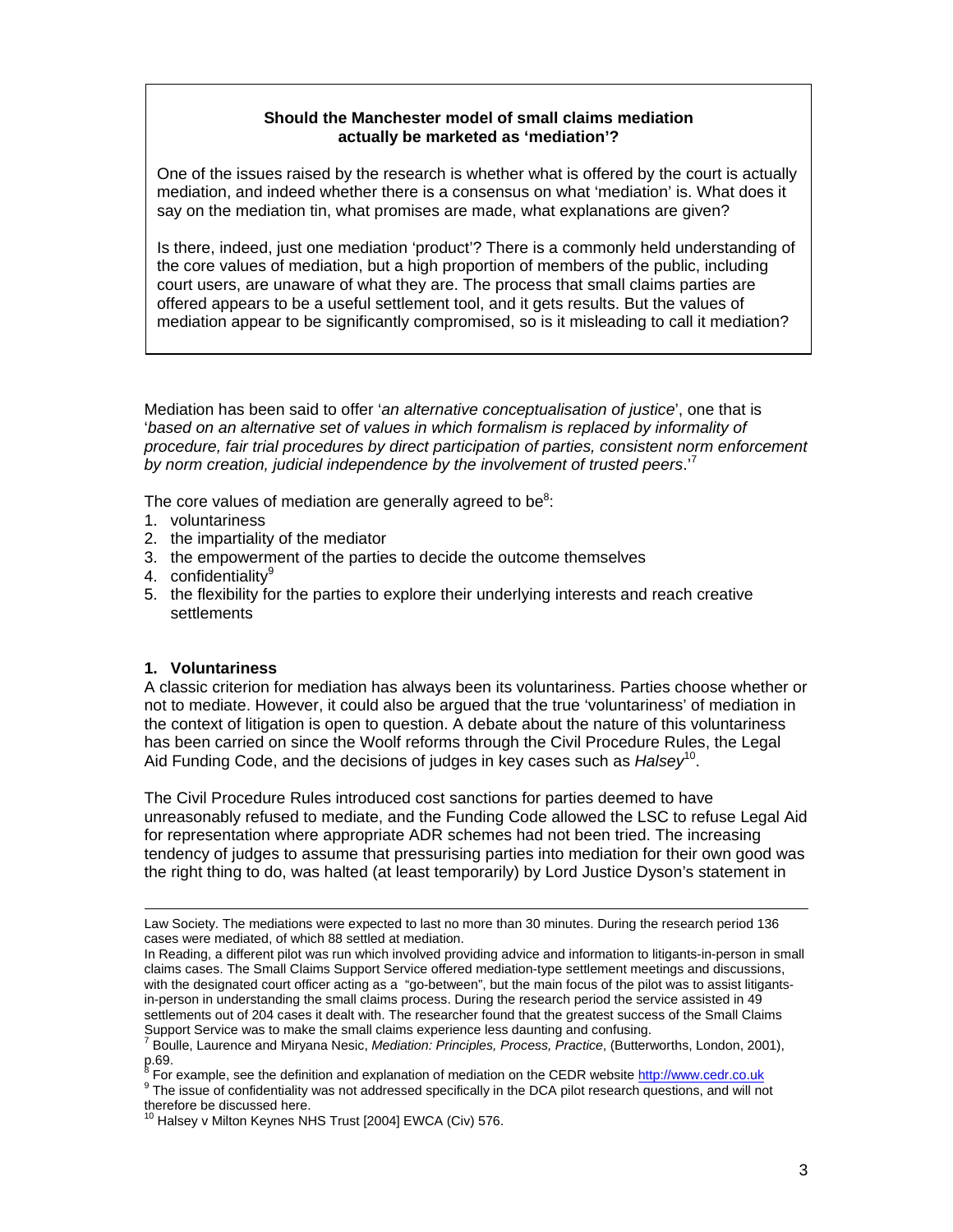*Halsey*: *'It seems to us that to oblige truly unwilling parties to refer their disputes to mediation would be to impose an unacceptable obstruction on their right of access to the court.'* In the light of this trajectory, it was interesting to hear both a county court judge, and a Ministry of Justice policymaker, argue for compulsory mediation at the launch of Professor Dame Hazel Genn's research into the Automatic Referral to Mediation pilot at Central London County Court in May 2007.

The small claims mediation pilots at both Manchester and Exeter county courts were set up to be voluntary. However, the research indicated that this was a somewhat flexible concept. In both schemes, most parties who used mediation said that they did so because the judge had recommended it. Some parties interviewed in the research appeared to have misconceptions about whether or not they had a genuine choice to use mediation. One respondent said they tried mediation because '*the mediation officer explained it 'was the usual procedure*''; another said they were directed by the court to do so.

# **2. The impartiality of the mediator**

Another key principle of mediation is the impartiality of the mediator. Impartiality is generally understood to mean that the mediator is expected to treat both parties equally; to be unbiased in their treatment of the parties; to not favour a particular outcome. Although mediators may be impartial in their behaviour and actions, just as important is the parties' perception of this impartiality. In both the Exeter and Manchester pilots, researchers questioned whether the mediators did indeed appear impartial to the parties. In the Enterkin and Sefton report on Exeter, there was evidence that the mediators sometimes slipped into their familiar role as solicitors and gave advice to the parties, or negotiated on their behalf, which clearly compromised their impartial role. The researchers also found a competitive element among the Exeter mediators, who saw failure to achieve a settlement as a slight on their reputation.

James Rustidge, the mediation officer in the Manchester scheme, has claimed that his past experience with the CID '*may have something to do with his attitude and success'*11. He also described his role as a 'mediation champion'. There is a potential conflict in the roles of impartial mediator and mediation champion: parties might perceive that he has a vested interest in obtaining settlements as a measure of his own professional success. Two parties expressed concern about this, saying that *'the mediator actually wanted the issue settled there and then'* and *'his interest was to find a settlement'*. Indeed, the mediation officer explained that although his role was not to give legal advice, he did tell parties what he considered to be the advantages of mediation over court hearings. He himself identified the difficult balance to be struck: *'There is a fine line between putting pressure on people but also giving them enough information to make an informed choice.'*<sup>12</sup>

On the other hand it is important to remember that this is a risk in any mediation, in that the mediator may have, or be perceived as having, an interest in the parties settling. This is one reason why using settlement rates as a measure of success of a mediation scheme is questionable.

### **3. The empowerment of the parties to decide the outcome themselves**

When training, one of the fundamental principles mediators are taught is that while they as mediators retain responsibility for the process, the parties take responsibility for any outcomes. However, the indication from the research into small claims pilots is that this is not

 $\overline{a}$ 

<sup>&</sup>lt;sup>11</sup> Law Society Gazette, *'Smooth Operator'*. 11 January 2007, pg 26<br><sup>12</sup> Doyle, p.26.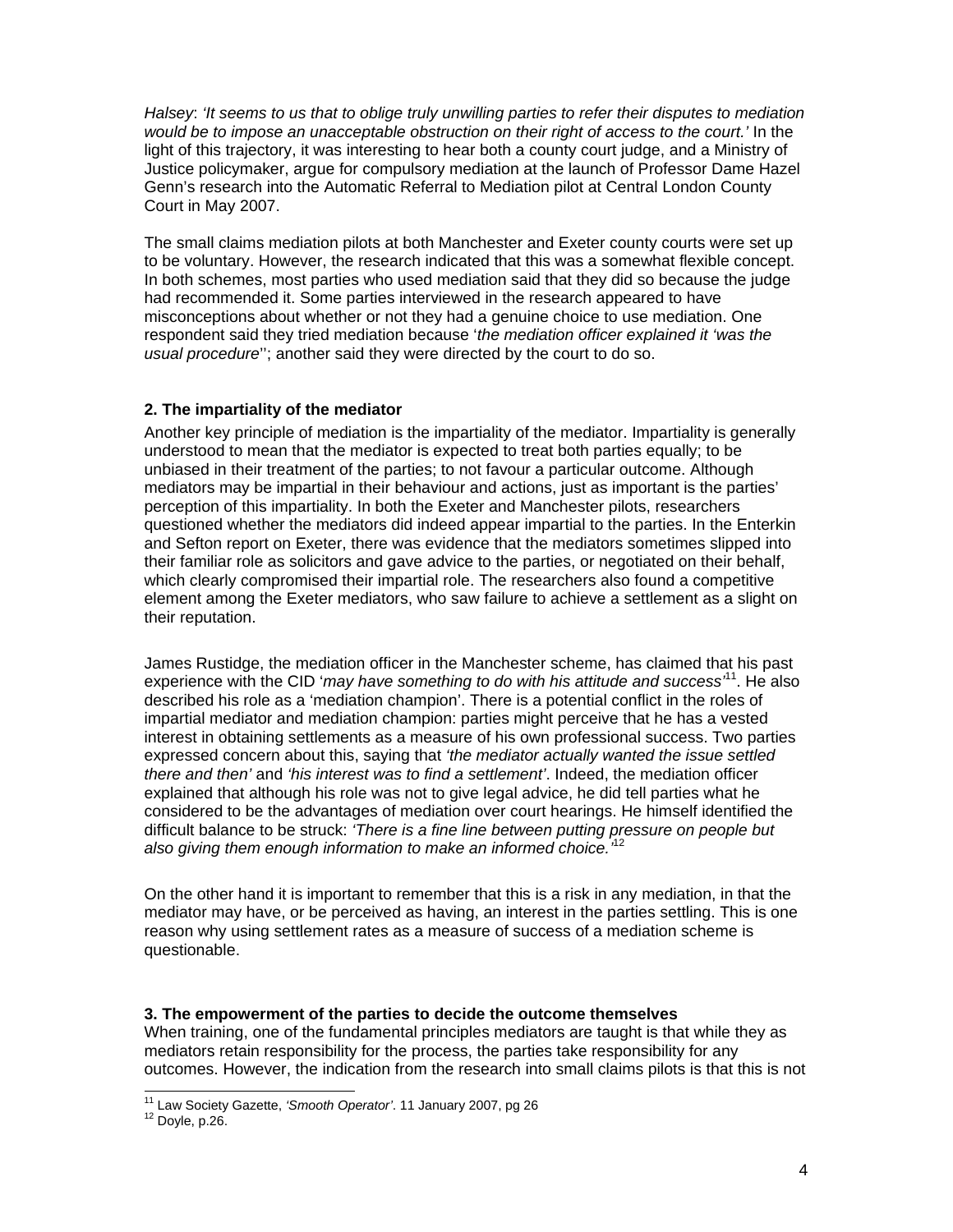as straightforward as it might sound. In Manchester, for example, just over 1 in 5 people felt under pressure during the mediation. This pressure came from the other side, from the financial circumstances of the case, from the time limit, and from the mediator himself.

It is fair to say that some people felt that this pressure was positive – they needed to be put under pressure in order to settle the case. On the other hand, the research at Exeter by Enterkin and Sefton identified some quite critical views amongst the participants. One litigant in that pilot called it a '*mild form of bullying'*, and another *'a form of blackmail'*. Even one of the mediators in the Exeter scheme referred to the mediation process as '*a thirty-minute hustle'*, and another mediator called it *'sophisticated head-banging…and I'm not sure it's that sophisticated either'.* Another of the mediators in the scheme referred to his role not as a mediator, but as a *'manager of negotiations'13.* 

It is clear that in a number of cases the parties felt coerced rather than empowered. On the other hand, there was evidence that some litigants took a pragmatic approach to settlement, and viewed compromise on their part as a worthwhile price to pay for having achieved a settlement and avoided the perceived time, trouble and costs of a small claim hearing. One defendant in Manchester said:

*'I expected to have to pay some money but probably paid a little bit more than I'd anticipated beforehand. … I was happy at the end of the day, it was a settlement and the thing was put to bed, which was fine.'14*

### **5. The flexibility for the parties to explore their underlying interests and reach creative settlements**

Another claim made for mediation is that it produces outcomes that are tailored to the parties and their circumstances and address what they want to achieve.

### *Creative settlements?*

Courts are very limited in the remedies they can provide; often money has to serve as a proxy for some other, more appropriate redress. This is because litigation is backward looking, where mediation is intended to be forward looking. Consider the contrast, for example, between the award a court can make, and the terms of a mediated agreement in a claim of disability discrimination by a consumer against a service provider. A judge can only make a financial award – for compensation, or for injury to feelings. The terms of a mediated agreement, however, can (and often do<sup>15</sup>) involve apologies, explanations, changes in policy and procedure, equalities training for staff, and a range of remedies that are future focused and benefit other service users.

One civil mediation provider describes mediation as '*a guided negotiation, helping the parties to communicate with each other, exploring the issues which are of real importance to them, which often differ from their 'rights'. The parties are encouraged to find ways to address their present and future needs, rather than dwelling upon who may have been right or wrong in the past*.'16

However, this idealism about the way in which mediation can offer a wide range of personalised and flexible outcomes was not borne out by the research data in the small claims mediation pilots. In Manchester only 12% of mediated settlements included an outcome that could not have been ordered by the court. In Exeter, the proportion was even

<sup>&</sup>lt;sup>13</sup> Enterkin and Sefton, p.71

<sup>14</sup> Entertin and Sefton, p.90.<br>15 See, for example, the case studies of the Disability Conciliation Service, on www.dcs-gb.org.<br><sup>16</sup> www.consensusmediation.co.uk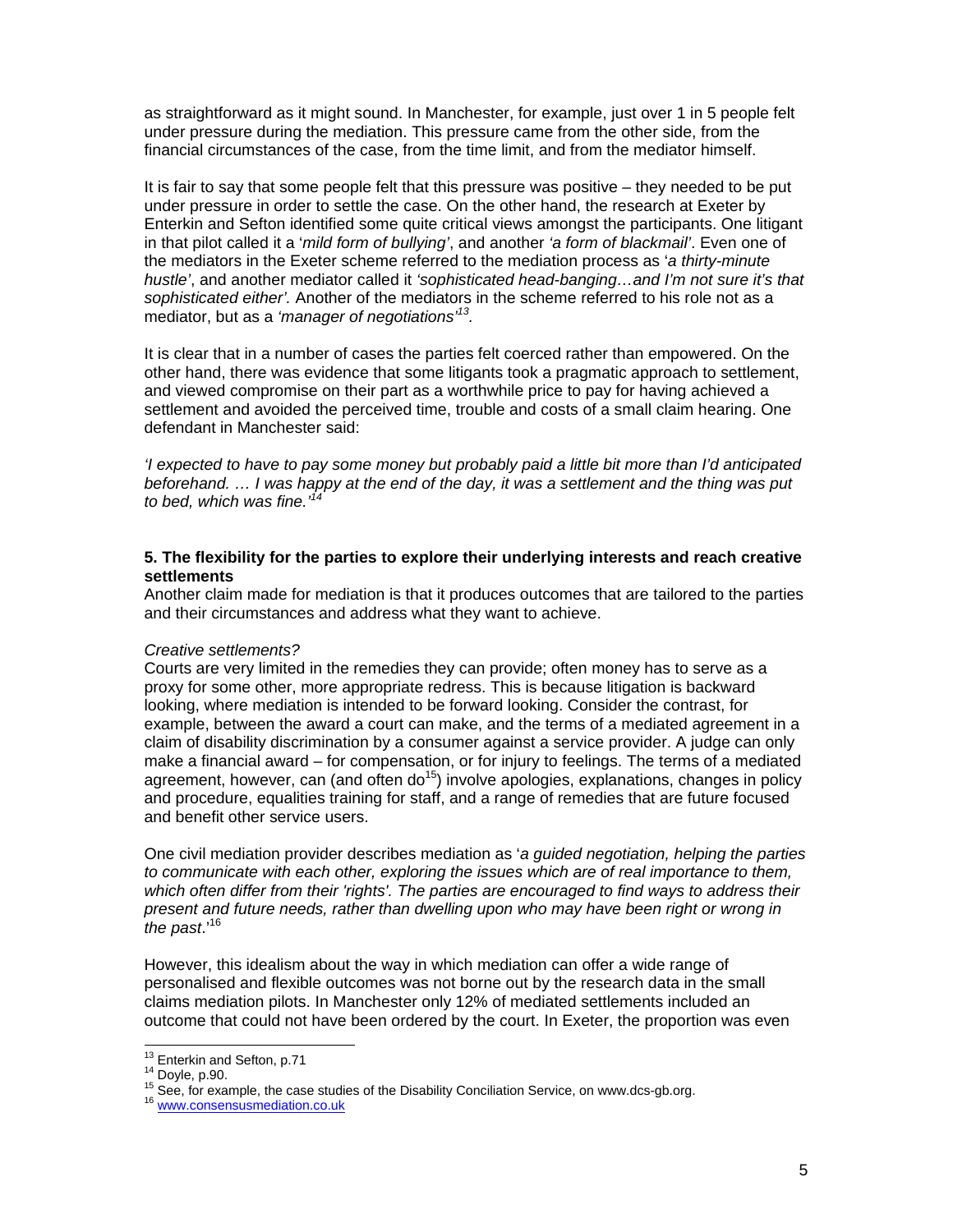smaller. Enterkin and Sefton found '*little evidence that mediation in small claims cases addressed underlying issues, or led to non-monetary outcomes'*. 17

On the other hand, as noted by Prince in her research on the Exeter pilot, the focus on financial settlements may be linked to a number of factors. Making a court application encourages claimants to define their claim in solely monetary terms, and the fact that the mediators in the Exeter pilot were all lawyers meant that they tended to focus on the stated claim, rather than on the needs of the parties<sup>18</sup>. The time restrictions also left little room for exploring creative settlements.

#### *A creative process?*

Instead of feeling that they were able to explore their underlying interests and reach individually tailored solutions, a number of parties felt that the focus was on compromise and bartering. It is possible this feeling was reinforced by the short time available – only thirty minutes in Exeter, and an hour in Manchester. There was also an emphasis on 'shuttle' mediation, in which the parties are in different rooms and the mediator goes back and forth between them conveying messages and offers. This process involves chipping away at both parties' positions until the gap between the two is close enough to reach a settlement. This focus appears to place less emphasis on finding creative solutions, and more on achieving a compromise settlement. The parties feel pressured into agreeing because the alternative – the risk of an unfavourable judicial ruling, and the time and cost involved in getting one  $-$  is worse. Some parties felt this was a positive as it reduced the likelihood of a '*shouting match'*. Others, however, would have preferred to be in the same room as their opponent:

*'…the only negative thing is I felt I should have perhaps heard a little bit more from the other side and possibly…disagree with some of the points they raised. If they raised any, I don't know. … I would have been quite happy to have answered my questions in front of the other person and I would have preferred to hear the other person answer his questions in front of me. … I was asked questions and I just wondered what the other party had said.'19*

It is interesting to consider these comments in the light of the telephone-based negotiation, which was offered in the Manchester pilot with increasing frequency. This was an attempt to meet the needs of those court users who were not based in Manchester or who otherwise wished to avoid travelling to court for a meeting or hearing. The process involved the mediation officer acting as a broker, speaking with parties separately on the telephone, and attempting to facilitate a settlement, sometimes over the course of days or weeks. Although this was a popular settlement tool, it was not clearly defined during the pilot. In fact, the very same process was used in the pilot at Reading County Court but was called 'shuttle diplomacy'.20

In the Manchester pilot, it was not always evident when the process began, as telephone discussions are part of the mediation officer's initial pre-mediation contact with parties in most cases. Indeed, for the first several months of the pilot only those telephone negotiations that resulted in a settlement were actually recorded; the others were treated as unresolved negotiations and thus not recorded as 'mediations' by the mediation officer. This was corrected midway through the pilot, however. A crucial difference between this process and mediation is that at no point did the parties speak with one another, nor did the mediation officer speak with them jointly. This seems to fit uneasily with the claims that mediation helps the parties to communicate with each other and to jointly explore their needs and interests.

l

<sup>&</sup>lt;sup>17</sup> As noted by Enterkin and Sefton, p.14.<br><sup>18</sup> Prince, p.76.<br><sup>19</sup> Doyle, pp.85-86. <sup>20</sup> Craigforth, p.18.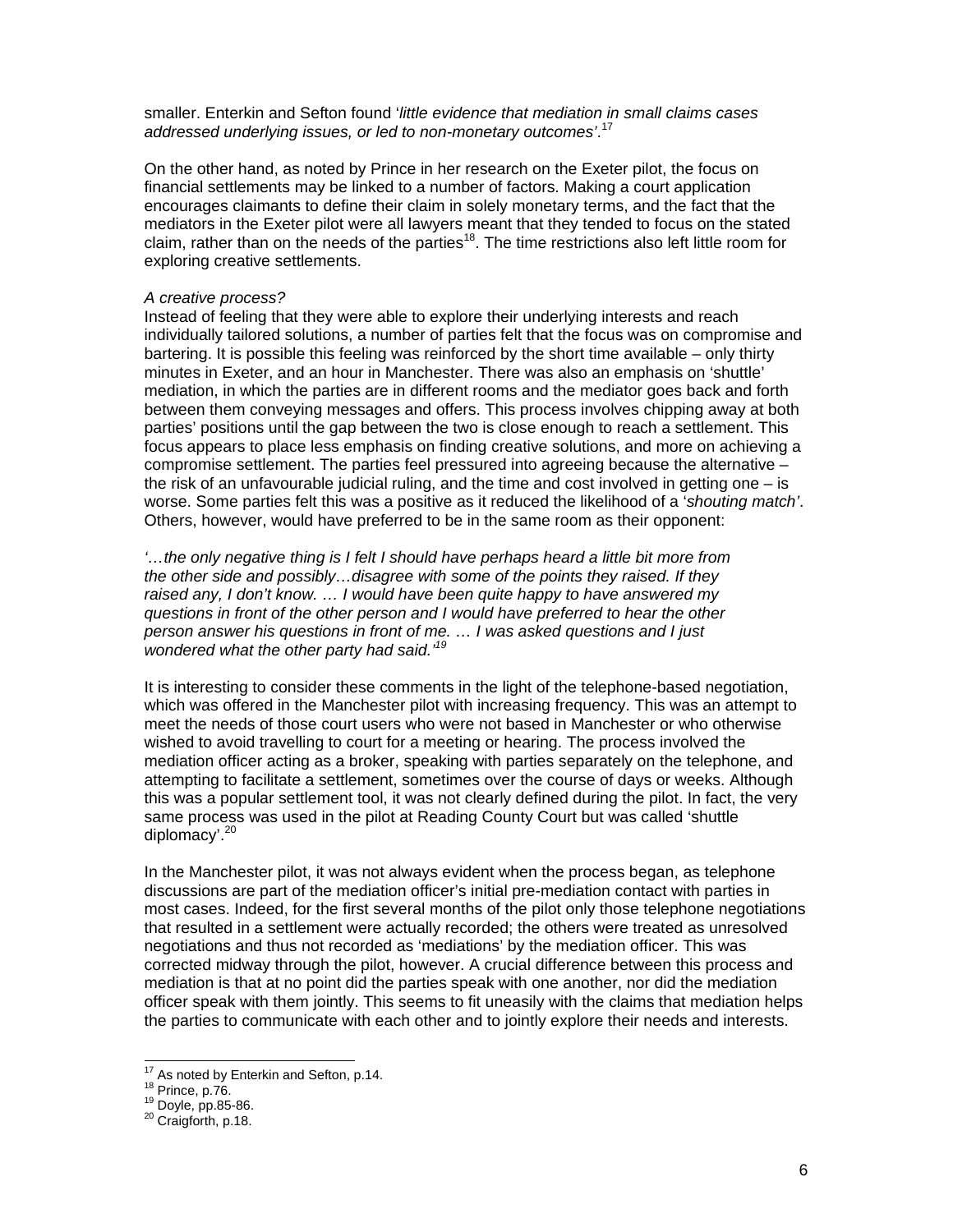The mediation officer in Manchester was himself wary of calling the process 'mediation': *'I use some of the same techniques that you would expect in a mediation, although it can never be exactly…the same as having two parties together …'21*

# **Are the Ministry of Justice claims for the success of this product justified?**

The Ministry of Justice press release accompanying the publication of the small claims mediation research at the end of 2006 placed great emphasis on the 'success' of the Manchester model. In particular, it described mediation as quicker and cheaper than court, and claimed a 'better outcome' for the user.

None of the empirical research on mediation has found conclusive evidence that mediation is always quicker or cheaper than the court. Further, we need to examine the concept of a 'better outcome'. The two key measures used by the Ministry of Justice to demonstrate a 'better outcome' for the user are the high settlement rates and the high levels of satisfaction at the Manchester pilot, These claims need to be examined. The headline percentages for settlement mask a worryingly small proportion of all cases which were resolved through mediation. The 'satisfaction' expressed by users of the mediation service also needs to be challenged, especially in light of the research findings on litigants' lack of understanding and familiarity with both mediation and the court process.

# **1. Is mediation quicker and cheaper than the court?**

# *Quicker?*

The research into the small claims mediation pilots did not specifically address the issue of whether the mediation process was quicker, although it did track the length of time between referral and mediation, using a fairly crude estimation arrived at by subtracting the date of the scheduled mediation from the date of allocation by the court. On average, the time between the two was just over 34 days. At Manchester, because the hearing date was set before mediation took place, cases which were not settled at mediation but went on to a hearing were not delayed. Cases which settled at mediation were resolved sooner than those which went to a hearing, and, crucially, there is significant evidence that in mediated cases the money agreed in settlement is paid sooner (see below). But it is worth noting that around half of the small claims cases were settled before the hearing date even without the intervention of mediation. It is therefore legitimate to ask what added value mediation offers when measuring speed of settlement.

# *Cheaper?*

Saving costs is one commonly cited advantage of mediation. Cost savings are assumed to apply both to the mediating parties, and to the court.

# *The cost to the parties*

Where parties pay for mediation as an additional cost to litigation, there is no evidence that it is cheaper than litigation. In fact, there is considerable evidence that the overall cost is

l <sup>21</sup> Doyle, p.29.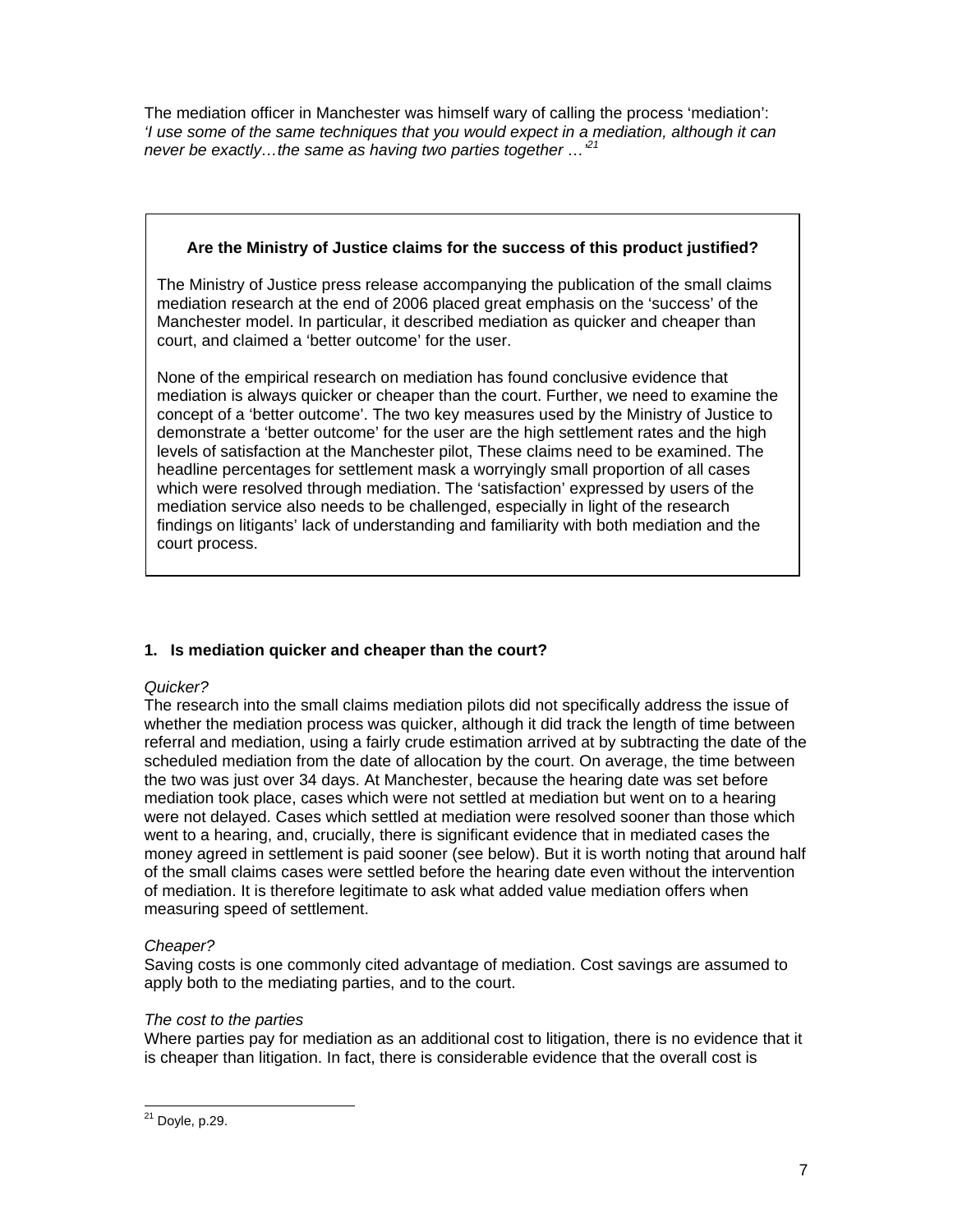greater where parties attempt mediation, but fail to reach a settlement<sup>22</sup>. In the wake of the civil justice reforms in England and Wales, more costs are now front-loaded – that is, they occur at the start of the litigation rather than later, primarily because of requirements that parties exchange evidence much earlier than before. Where mediation takes place late in the litigation process, parties might well have already incurred high costs. Where it takes place earlier, parties might not feel they know enough to mediate successfully.

In the small claims pilots this was not a factor, as the mediation was free and, especially when conducted by telephone, involved little or no additional expense on the parties' part. Most parties who mediated were satisfied with the amount of time they spent on the case, and although most had incurred costs, these were costs that would have been incurred in preparing the claim or defence or attending a hearing anyway, such as obtaining copies of documents and taking time off work.

# *The cost to the court*

Where mediation is offered free to parties, in effect absorbed in their court fees, there is no clear evidence that the courts service achieves cost savings. In the Manchester research, it was estimated that 172 hours of judicial time were saved over 12 months, but the researcher readily admits that this is a 'broad brush' figure created by simply adding up the time estimated for hearings in those cases that settled at mediation. This rough estimate does not allow for cases which might not have led to a hearing anyway (around 50%), or for judicial time spent on allocating cases to mediation or granting consent orders where an agreement was reached. Prince's research at Exeter concluded, on the same 'broad brush' basis, that 121 judicial hours had been saved in a year. Neither report takes the cost of the mediators into account.

One of the public service agreement (PSA) targets for the Ministry of Justice is to reduce the proportion of disputes going to court. Even though policymakers cite the 'softer' benefits of mediation, such as greater party satisfaction with outcomes, the underlying driver is to save public money. Yet mediation's ability to deliver public cost savings is by no means proven.

# **2. How do we measure a 'better outcome'?**

### **Settlement rates**

l

When mediation scheme pilots are evaluated, one key measure traditionally used is the 'settlement rate'. At Manchester, the settlement rate for cases that actually ended up at mediation was an impressive 82%, or even 86% if telephone mediation is included. However, only 27% of all the small claims cases at Manchester were referred to mediation in the first place. Of these, only 41% of referred cases proceeded to face-to-face or telephone mediation. It was 86% of the small proportion of cases that got to mediation that settled to the parties' satisfaction.



<sup>&</sup>lt;sup>22</sup> See, for example, Genn, Hazel, "The Central London County Court Pilot Mediation Scheme: Evaluation Report", Departmental of Constitutional Affairs Research Series No. 5/98 (1998); and Astor, Hilary and Christine Chinkin, *Dispute Resolution in Australia*, 2nd ed., Butterworths (2002).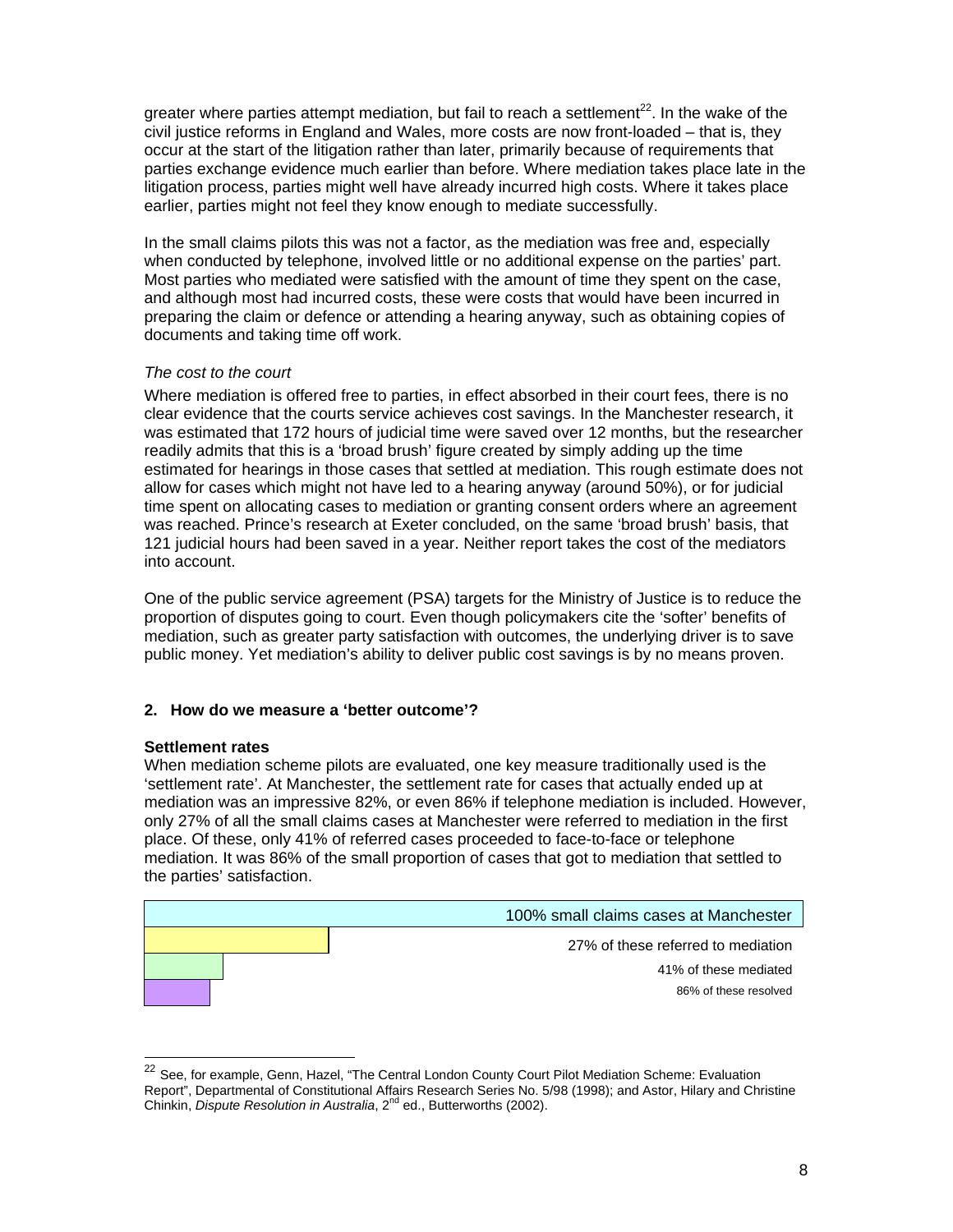If you take all these figures into account, you end up with a much less impressive 10% of all small claims cases being resolved through mediation.

The settlement rate masks two significant differences between mediated outcomes and judgments: settlement amounts, and compliance.

### *Settlement amounts*

In Manchester, cases settled at mediation for about 55% of the original claim value – a finding that was consistent with the Exeter pilot scheme<sup>23</sup>. It is impossible to draw any firm conclusions from this as to whether parties get a worse deal in mediation than in a hearing – there are, of course, many variable factors in what makes a case settle, and for how much. However, claimants using mediation can clearly expect to settle for significantly less than those going to court. One explanation given by the researcher at the Exeter scheme was the mediator's role in 'reality testing'; based on her observations of mediations, she found that the most common reason for a substantial discrepancy between claim and settlement values was '*the mediator explaining the reality of the court system and claimants realising that it might be difficult to obtain punitive damages in small claims cases.*<sup>24</sup> Do these variances – of between 50% and 63% – represent a lack of justice, or a realistic trade-off between the delay, cost and stress of hearings and the compromise of settlement?

### *Compliance*

On the other hand, compliance with mediated settlements is much greater than compliance with court awards. In Manchester, all the mediated agreements were complied with. In Exeter, only 4% of mediated cases required enforcement action, compared with 19% in the control sample of cases where a judicial order was made. This is another of the benefits often attributed to mediation. Indeed, this has been cited as the primary difference between mediation and court hearings in a small claims context, where the informality of the hearings mirrors that of mediation. Over twenty years ago it was argued that: *'mediation can be distinguished from adjudication by the degree to which the disputants can shape the*  settlement process and the need for them to consent to outcomes of the dispute.<sup>25</sup> The data from the recent small claims pilot research does seem to support this argument. This is in contrast to court judgments, where a claiming party can 'win' their case, but not receive the payment, leading to costly and potentially futile enforcement proceedings.<sup>26</sup>

As an example, consider a case that went to mediation in the Manchester pilot scheme but did not settle. At the hearing, the claimant received judgment in her favour. In fact the judgement was less than she had claimed, and the judge ordered payment in £50 monthly instalments. Subsequently the defendant ceased trading, and did not pay anything beyond the first instalment. This experience is borne out by other data. Research into satisfaction with the small claims process conducted for the MOJ by Ruth Gosling, published in 2006<sup>27</sup>, found that only 27% of parties awarded a sum of money in settlement had received their award in full by the time of her first interview, which took place shortly after the hearing. At the time of the second interview – a minimum of four weeks after the hearing – a further 32%

 $\overline{a}$ 

 $^{23}$  Prince's research into the Exeter pilot scheme in 2005-06 found a similar variance in claim value and mediated settlement. Enterkin and Sefton's earlier research into the Exeter pilot scheme found that the mean value of mediated settlements was 63% of the claim value, and in a control group where a judgment was issued it was 83%.<br><sup>24</sup> Prince, p.77.

<sup>&</sup>lt;sup>25</sup> McEwen, Craig A. and Richard J. Maiman, "Mediation in Small Claims Court: Achieving Compliance through<br>Consent", Law & Society Review, vol.18, no.1 (1984).<br><sup>26</sup> Bolduin bes acted that acteurs

Baldwin has noted that enforcement problems in small claims threaten to undermine the credibility and integrity of the process. In several studies he found that at least one-quarter of successful claimants had received no payment several months after the conclusion of the case. See Baldwin, John, "Is There a Limit to the Expansion of Small Claims?", *Current Legal Problems*, vol.56, p.337 (2003). 27<br><sup>27</sup> Gosling, p.32; see also John Baldwin, in evidence to the House of Commons Constitutional Affairs Committee,

<sup>&</sup>quot;The courts: small claims", First Report of Session 2005-06, 22 November 2005.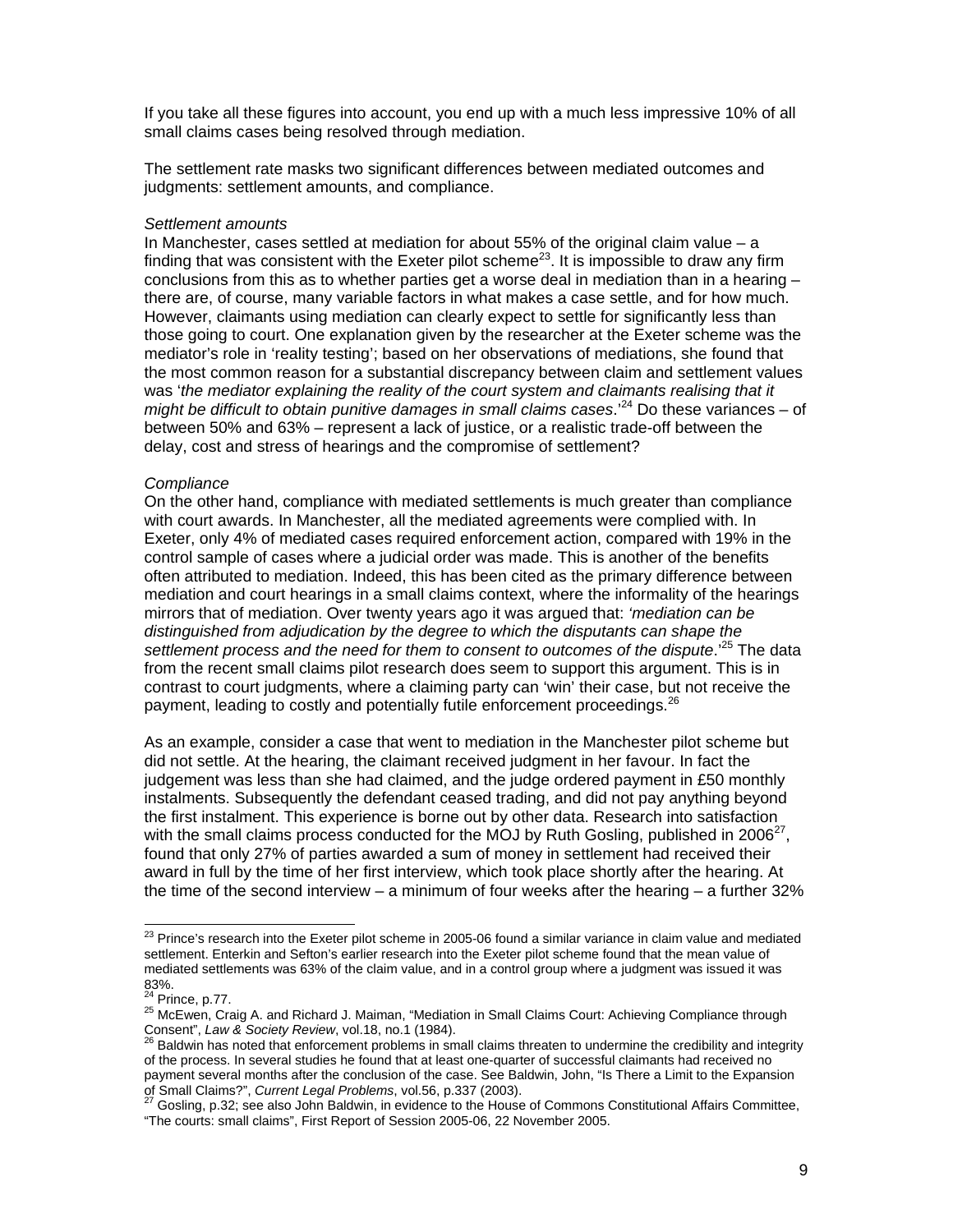had received their money. This means that, at least a month after the judgement, over 40% had not received any of the money they were awarded.

### **Customer satisfaction**

The other key factor in persuading the MOJ to roll out the Manchester model in small claims courts throughout England and Wales was the high satisfaction ratings which the research demonstrated. Well over 80% of respondents who mediated in the Manchester pilot were satisfied or very satisfied with the information they received about the service, and with the helpfulness of the mediator. Percentages were even higher for satisfaction with the mediator's competence, and 87% were satisfied or very satisfied with the opportunity to participate and express their views. This demonstrates the need to distinguish between satisfaction with aspects of the process, which is high, and satisfaction with the outcome, which was more mixed. Those that were dissatisfied with the process tended to be unhappy with the '*cramped', 'scruffy'* and '*dirty*' mediation facilities at the court.

However, there are some questions which should be asked about the significance of these findings.

### *Did people know enough about mediation and the small claims process to make a meaningful comparison?*

A theme across all the small claims mediation research is that people need information on both mediation and the small claims process<sup>28</sup>. The Manchester research showed that many parties' satisfaction with the mediation process was linked to relief at avoiding what they feared would be a daunting court hearing. However, most had no actual experience of the small claims process, so their view was based on a perception that was often unrealistic.

Among interviewees there was a general underlying feeling that courts and judges are to be avoided if possible. Some views were explicitly negative about courts: that judges and courts are '*scary'* or '*intimidating*', and that lay people are at a disadvantage. One claimant, after a hearing at which the defendant failed to turn up, told the researcher:

*'That wasn't as bad as I thought it would be, no it wasn't, it wasn't anything like my imagination but you know when you've never been in a court and you get this court appearance, you're imagining it being like Judge Judy or something. Everybody I'm sure gets a different vision of what a court appearance is going to be like but my vision was after being a juror in the crown court it was gonna be something similar to that, and it was nothing like that at all.'29* 

The parties also had minimal experience of mediation. The majority had never even heard of mediation: those that had heard about it, often knew little or nothing about what was involved. This lack of information about both small claims hearings and the mediation process made it hard for most parties to make a realistic and informed decision about the best way forward.

 $\overline{a}$ 

<sup>&</sup>lt;sup>28</sup> See Baldwin, (1997).<br><sup>29</sup> Doyle, p.96.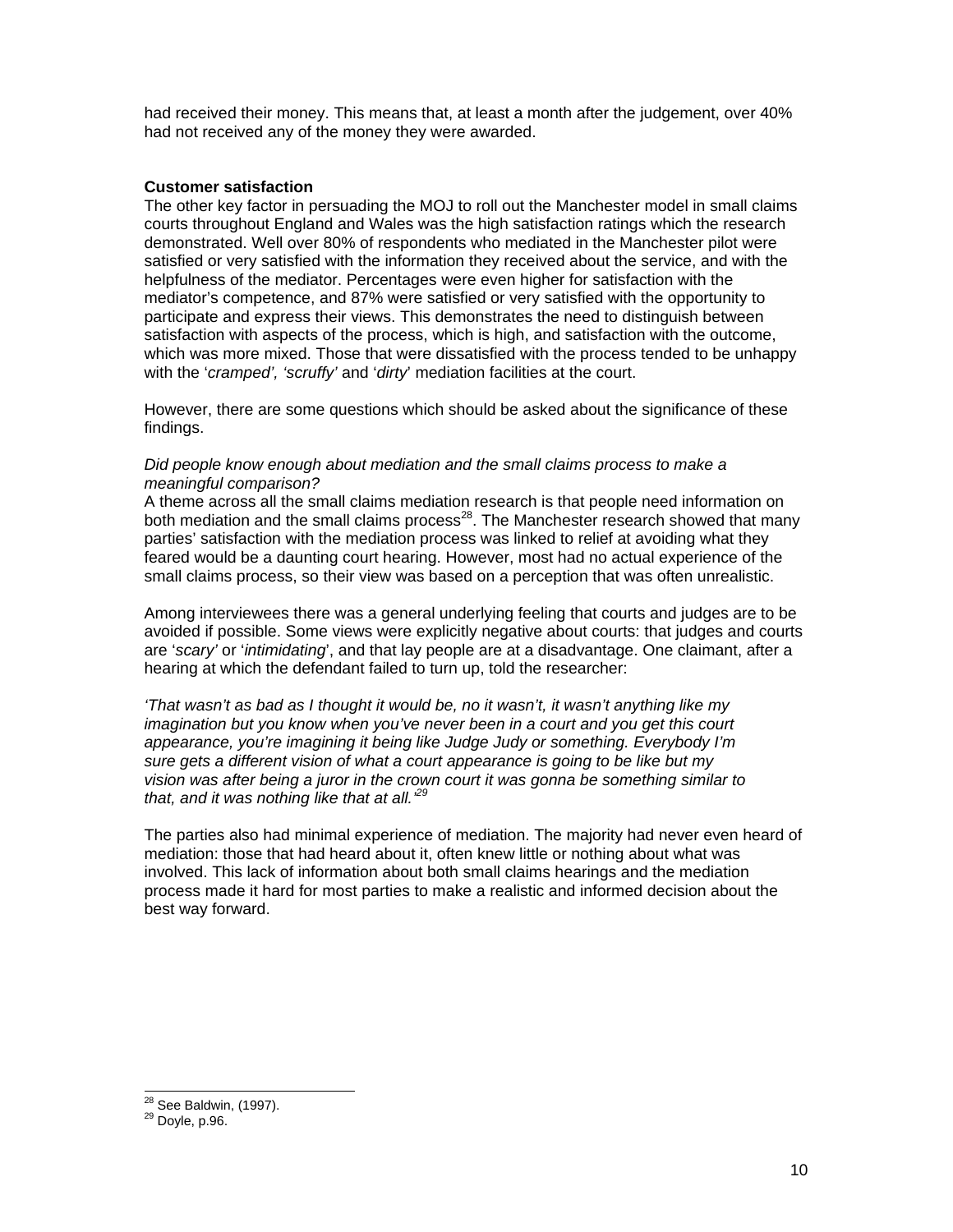### **Does small claims mediation deliver access to justice?**

A comparison between satisfaction with small claims mediation and the 'normal' small claims process raises some questions about what users are looking for when they bring a claim to the small claims court. There are wider policy issues about 'access to justice' which need to be addressed, especially what is meant by 'justice'.

### **What are the users of the small claims process looking for?**

Although the small claims mediation process received high customer satisfaction ratings, it is worth comparing these with Ruth Gosling's evaluation of satisfaction with the small claims process itself. Gosling shows that, when the outcome of their hearing was disregarded, 83% were satisfied with the process. Her research also suggests that a high proportion of litigants felt that they had an opportunity to say everything (or almost everything) that they wanted at their small claims hearing (80%), and that the judge listened to what they had to say (82%).

These are similar to the satisfaction rates found with the mediation process offered in the Manchester pilot. However, in spite of their lack of awareness and understanding about mediation, most parties in the Manchester pilot scheme felt that mediation is qualitatively different from judgement, particularly in terms of the process used and the role of the mediator compared with that of the judge. Judgement was described as '*black and white*,' about '*answering set questions', 'being judged', 'formal', 'concerned with the law', 'decided in favour of one side of the other', 'strict', 'harder to put across one's position'*. One respondent indicated that he believed a judge, basing a decision on the laws, would have been on his side and recognised that he was legally in the right. Another felt that an advantage of going before a judge would have been having witnesses called.

A number of the interviewees in the Exeter scheme, particularly where the case was about the non-payment of a debt, felt aggrieved that no legal arguments were accepted, and that often the mediators didn't seem to know anything about the case at the start of the session. The apparent compulsion to use the scheme, the short time available, the pressure to settle applied by some of the mediators, and the lack of '*a legalistic approach*' meant that some felt that they were having their arm twisted in order to arrive at a compromise agreement, and that justice was not being done. Enterkin and Sefton question whether '*too much emphasis is put on expediting cases, and too little on the safety of outcomes in terms of "justice*"'.

There is a sense in which the parties' satisfaction with the process of dispute resolution is as important as whether they are happy with the outcome. If they feel that they have been bullied, blackmailed or hustled, then even if they end up with most of the money they are owed, they may not feel that justice has been done. Conversely, even if they have difficulty in enforcing an award made at a small claims hearing, if they feel that the judge has heard and understood their case, and has been fair in judgment, then they may well still end up expressing satisfaction with the court system. As one researcher has noted:

*'Litigants may express satisfaction with a process that gives them the opportunity to tell their story, even if it does not produce just outcomes. … Because evaluations of the outcome depend less on the outcome received and more on subjective assessments of the outcome (i.e. relative to others' outcomes and to one's own expectations), litigants' satisfaction may*